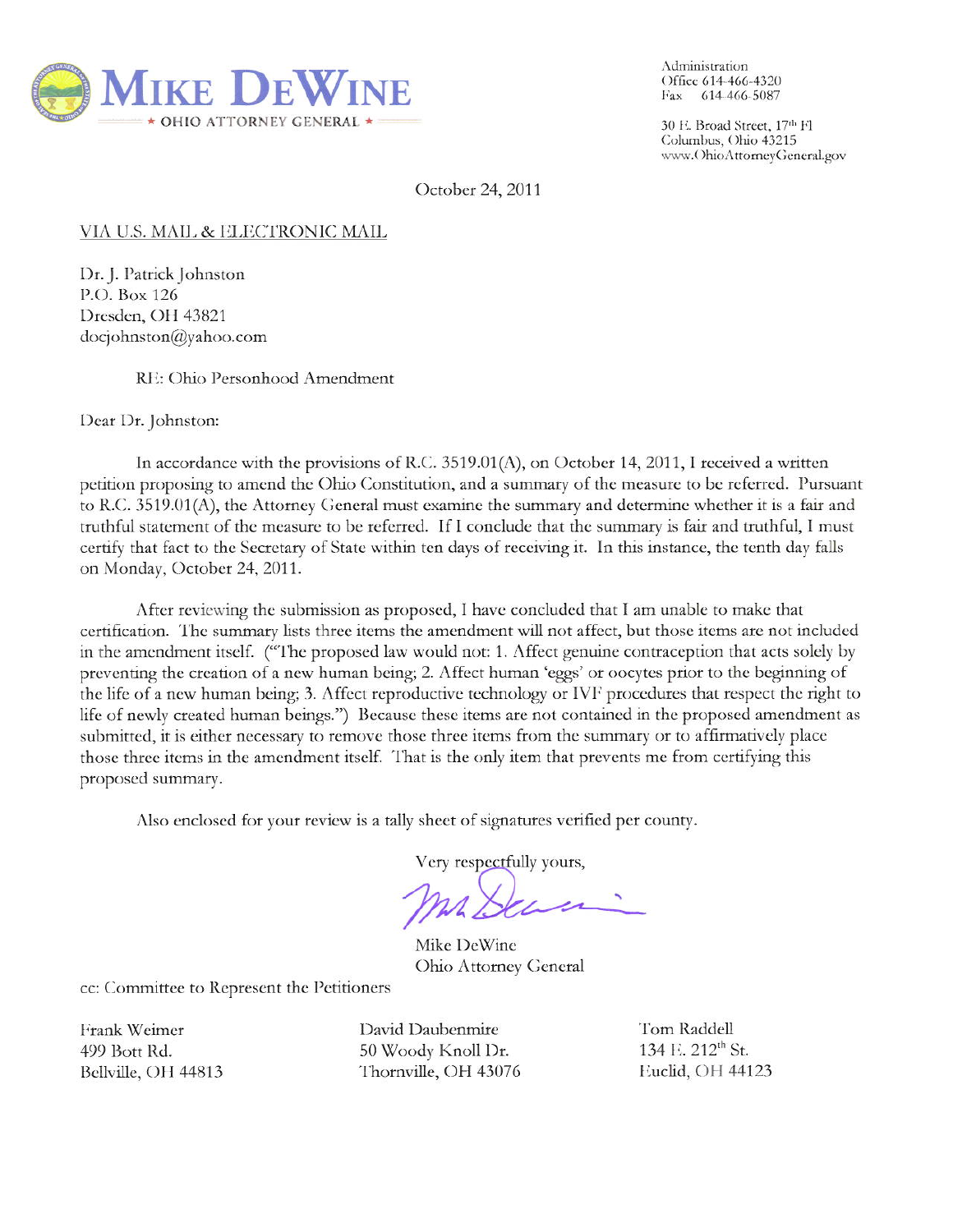| <b>Personhood Amendment: Signatures by County</b> |                       |                               |                                     |
|---------------------------------------------------|-----------------------|-------------------------------|-------------------------------------|
| <b>Board</b>                                      | <b>Part_Petitions</b> | <b>Signatures</b><br>verified | <b>Invalid</b><br><b>Signatures</b> |
| Allen County Board of Elections                   | 1                     | 1                             | 0                                   |
| Ashland County Board of Elections                 | 9                     | 25                            | 33                                  |
| Athens County Board of Elections                  | $\overline{2}$        | 1                             | $\mathbf 0$                         |
| <b>Belmont County Board of Elections</b>          | 3                     | $\overline{2}$                | 1                                   |
| <b>Butler County Board of Elections</b>           | 1                     | 0                             | $\overline{2}$                      |
| Champaign County Board of Elections               | 3                     | 3                             | 3                                   |
| <b>Clark County Board of Elections</b>            | 3                     | $\overline{2}$                | 3                                   |
| <b>Clermont County Board of Elections</b>         | 1                     | 0                             | $\overline{2}$                      |
| <b>Clinton County Board of Elections</b>          | 1                     | $\overline{2}$                | 0                                   |
| Columbiana County Board of Elections              | $\overline{2}$        | $\mathbf 0$                   | $\overline{2}$                      |
| <b>Coshocton County Board of Elections</b>        | 38                    | 171                           | 64                                  |
| <b>Crawford County Board of Elections</b>         | 10                    | 15                            | 5                                   |
| Cuyahoga County Board of Elections                | 13                    | 18                            | 1                                   |
| Darke County Board of Elections                   | 1                     | 1                             | 0                                   |
| Delaware County Board of Elections                | $\overline{7}$        | 6                             | $\overline{2}$                      |
| Erie County Board of Elections                    | 1                     | 1                             | 0                                   |
| <b>Fairfield County Board of Elections</b>        | 32                    | 173                           | 53                                  |
| Franklin County Board of Elections                | 32                    | 84                            | 31                                  |
| Gallia County Board of Elections                  | 1                     | $\overline{2}$                | 0                                   |
| Geauga County Board of Elections                  | $\overline{2}$        | $\overline{2}$                | 0                                   |
| <b>Greene County Board of Elections</b>           | 10                    | 46                            | 9                                   |
| <b>Guernsey County Board of Elections</b>         | 16                    | 44                            | 11                                  |
| Hamilton County Board of Elections                | 5                     | 33                            | 1                                   |
| Hancock County Board of Elections                 | $\overline{2}$        | $\sqrt{3}$                    | $\boldsymbol{0}$                    |
| Harrison County Board of Elections                | 1                     | 1                             | 1                                   |
| Henry County Board of Elections                   | 1                     | $\overline{2}$                | 0                                   |
| <b>Highland County Board of Elections</b>         | $\overline{2}$        | 4                             | $\mathbf 0$                         |
| Hocking County Board of Elections                 | 4                     | $\overline{2}$                | $\overline{4}$                      |
| Holmes County Board of Elections                  | 4                     | $\overline{7}$                | 0                                   |
| Huron County Board of Elections                   | 3                     | 4                             | $\mathbf{1}$                        |
| Jackson County Board of Elections                 | $\,6$                 | 11                            | $\mathbf{1}$                        |
| Jefferson County Board of Elections               | $\overline{2}$        | $\overline{2}$                | 1                                   |
| Knox County Board of Elections                    | 10                    | 20                            | $\overline{4}$                      |
| Lawrence County Board of Elections                | 1                     | 0                             | 1                                   |
| Licking County Board of Elections                 | 21                    | 67                            | $\overline{7}$                      |
| Lorain County Board of Elections                  | 3                     | 4                             | 0                                   |
| Lucas County Board of Elections                   | 1                     | $\overline{2}$                | 1                                   |